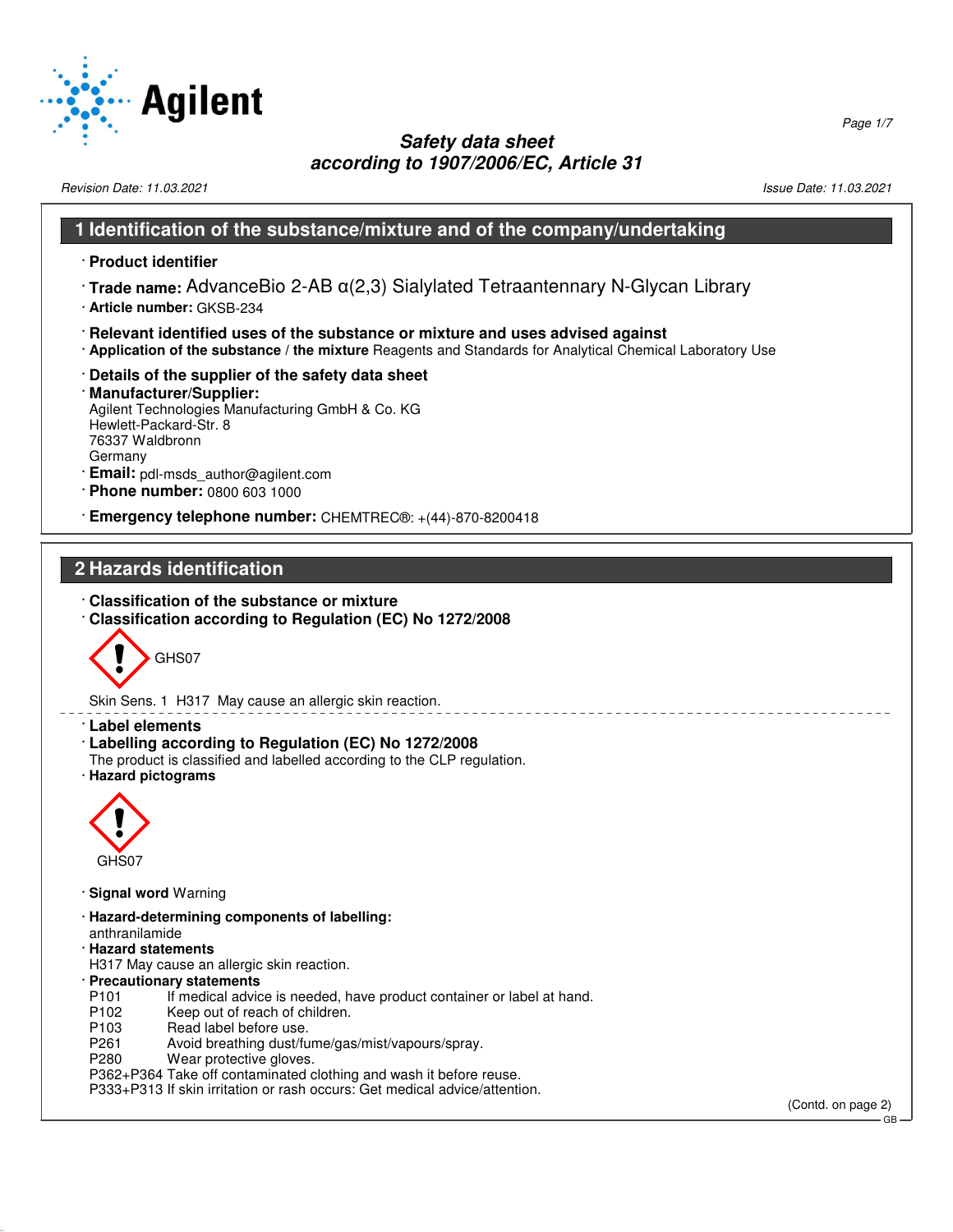Revision Date: 11.03.2021 Issue Date: 11.03.2021

### **Trade name:** AdvanceBio 2-AB α(2,3) Sialylated Tetraantennary N-Glycan Library

(Contd. of page 1)

1-9.9%

P321 Specific treatment (see on this label).

P501 Dispose of contents/container in accordance with local/regional/national/international regulations.

#### · **Other hazards**

· **Results of PBT and vPvB assessment**

· **PBT:** Not applicable.

· **vPvB:** Not applicable.

### **3 Composition/information on ingredients**

#### · **Chemical characterisation: Mixtures**

· **Description:** Mixture of substances listed below with nonhazardous additions.

#### · **Dangerous components:**

CAS: 88-68-6 anthranilamide

EINECS: 201-851-2 d~ Acute Tox. 4, H302; Skin Irrit. 2, H315; Eye Irrit. 2, H319; Skin Sens. 1, H317; STOT SE 3,

# H335

· **Additional information:** For the wording of the listed hazard phrases refer to section 16.

#### **4 First aid measures**

#### · **Description of first aid measures**

#### · **General information:**

Symptoms of poisoning may even occur after several hours; therefore medical observation for at least 48 hours after the accident.

#### · **After inhalation:**

Supply fresh air and to be sure call for a doctor.

In case of unconsciousness place patient stably in side position for transportation.

- · **After skin contact:** Immediately wash with water and soap and rinse thoroughly.
- · **After eye contact:** Rinse opened eye for several minutes under running water.
- · **After swallowing:** If symptoms persist consult doctor.
- · **Information for doctor:**
- · **Most important symptoms and effects, both acute and delayed** Cyanosis
- · **Indication of any immediate medical attention and special treatment needed** No further relevant information available.

#### **5 Firefighting measures**

- · **Extinguishing media**
- · **Suitable extinguishing agents:** Use fire extinguishing methods suitable to surrounding conditions.
- · **Special hazards arising from the substance or mixture** No further relevant information available.
- · **Advice for firefighters**

52.0.1.1

· **Protective equipment:** No special measures required.

### **6 Accidental release measures**

- · **Personal precautions, protective equipment and emergency procedures** Wear protective gloves / eye protection / face protection.
- **Environmental precautions:** Do not allow to enter sewers/ surface or ground water.
- · **Methods and material for containment and cleaning up:** Pick up mechanically.

(Contd. on page 3)

GB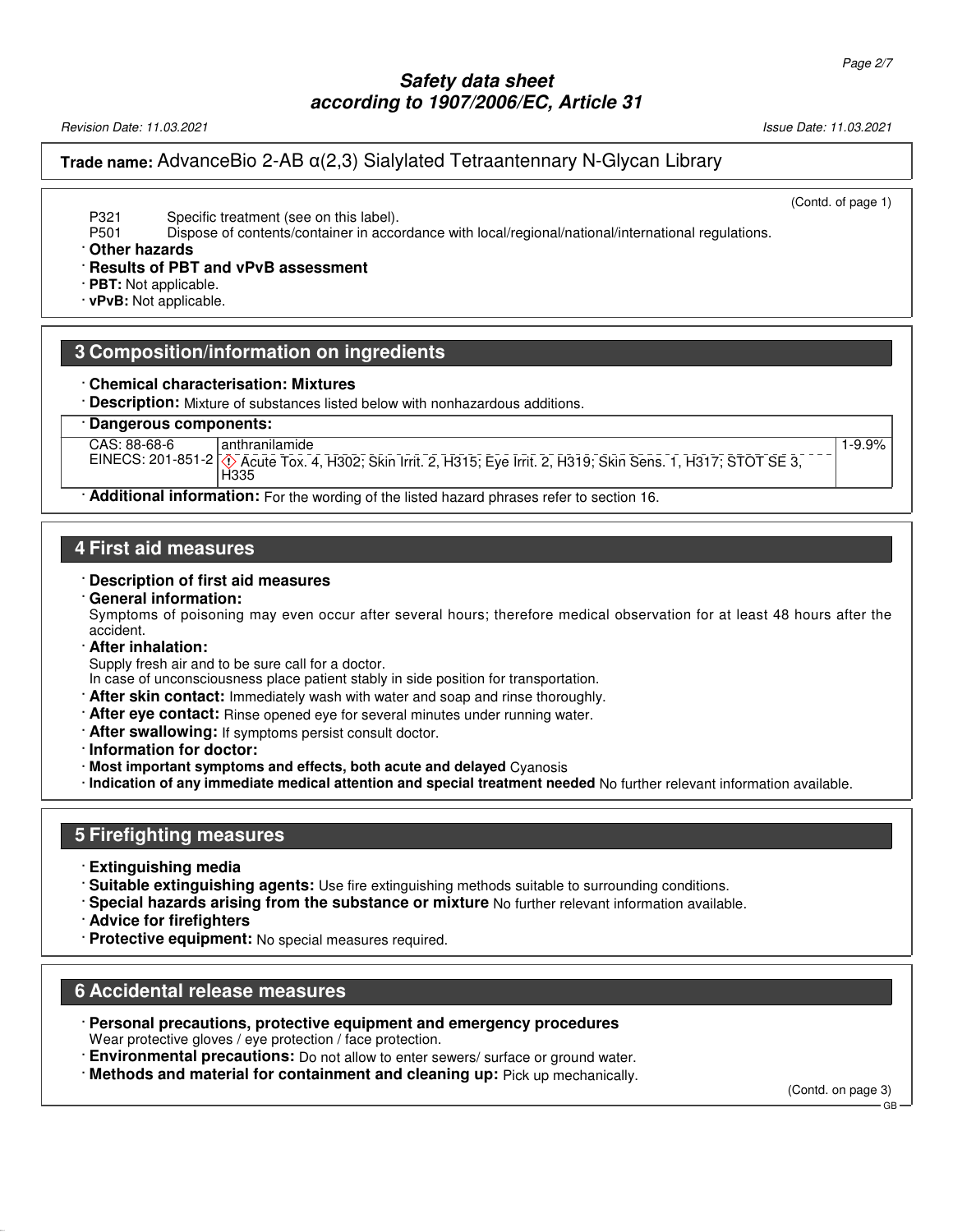Revision Date: 11.03.2021 Issue Date: 11.03.2021

#### **Trade name:** AdvanceBio 2-AB α(2,3) Sialylated Tetraantennary N-Glycan Library

(Contd. of page 2)

#### · **Reference to other sections**

See Section 7 for information on safe handling. See Section 8 for information on personal protection equipment. See Section 13 for disposal information.

### **7 Handling and storage**

· **Handling:**

· **Precautions for safe handling** No special precautions are necessary if used correctly.

· **Information about fire - and explosion protection:** No special measures required.

#### · **Conditions for safe storage, including any incompatibilities**

· **Storage:**

- · **Requirements to be met by storerooms and receptacles:** No special requirements.
- · **Information about storage in one common storage facility:** Not required.
- · **Further information about storage conditions:** None.
- · **Specific end use(s)** No further relevant information available.

### **8 Exposure controls/personal protection**

- · **Additional information about design of technical facilities:** No further data; see item 7.
- · **Control parameters**

#### · **Ingredients with limit values that require monitoring at the workplace:**

- The product does not contain any relevant quantities of materials with critical values that have to be monitored at the workplace. · **Additional information:** The lists valid during the making were used as basis.
- · **Exposure controls**
- · **Personal protective equipment:**
- · **General protective and hygienic measures:** Immediately remove all soiled and contaminated clothing
- Wash hands before breaks and at the end of work.
- · **Respiratory protection:** Not required.
- · **Protection of hands:**



52.0.1.1

Protective gloves

The glove material has to be impermeable and resistant to the product/ the substance/ the preparation. Selection of the glove material on consideration of the penetration times, rates of diffusion and the degradation

- · **Material of gloves** Wear suitable gloves.
- · **Penetration time of glove material**

The exact break through time has to be found out by the manufacturer of the protective gloves and has to be observed. · **Eye protection:** Wear eye protection / face protection.

(Contd. on page 4)

GB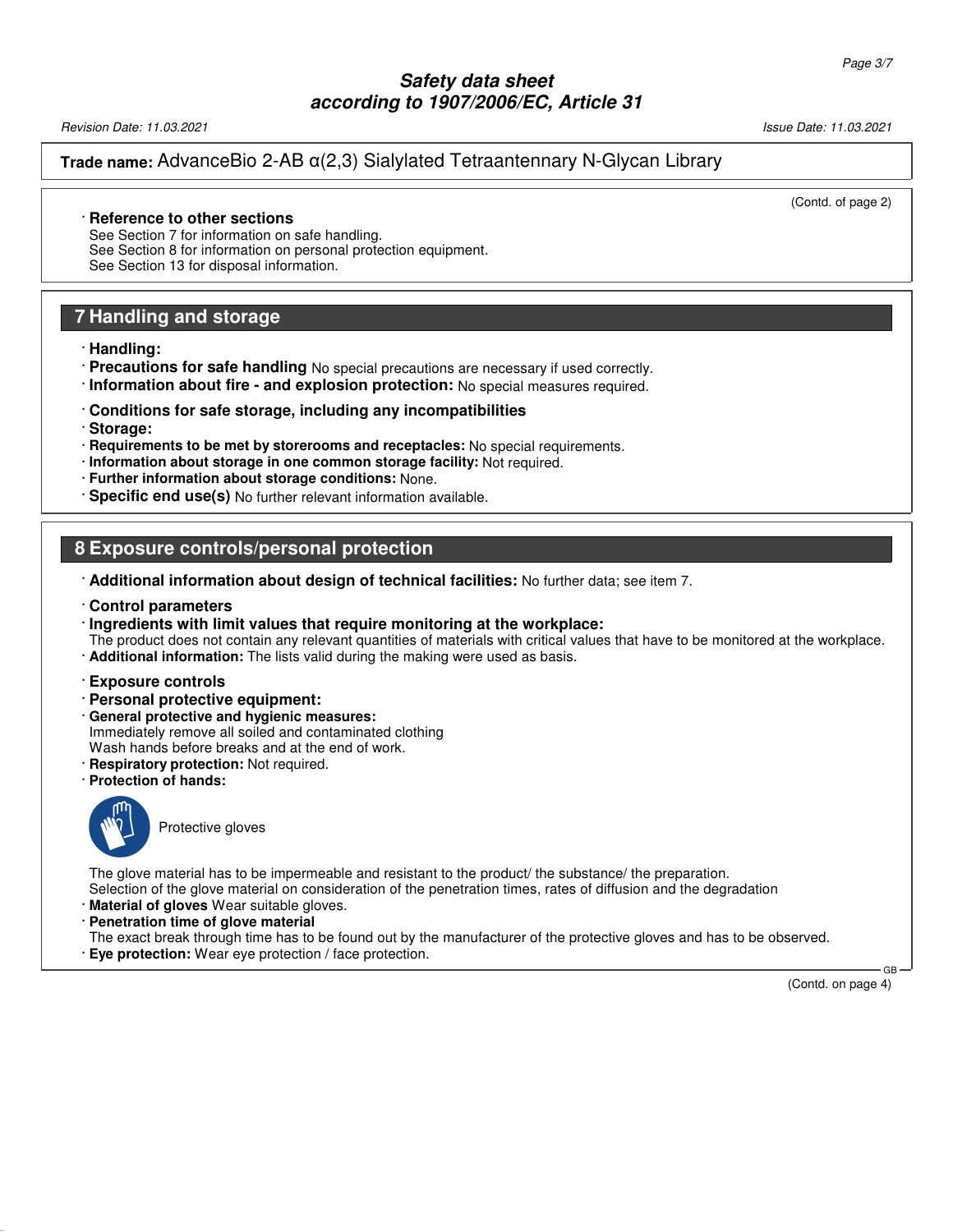Revision Date: 11.03.2021 **Issue Date: 11.03.2021** Issue Date: 11.03.2021

# **Trade name:** AdvanceBio 2-AB α(2,3) Sialylated Tetraantennary N-Glycan Library

(Contd. of page 3)

| 9 Physical and chemical properties                        |                                               |  |
|-----------------------------------------------------------|-----------------------------------------------|--|
| Information on basic physical and chemical properties     |                                               |  |
| <b>General Information</b>                                |                                               |  |
| · Appearance:                                             |                                               |  |
| Form:<br>Colour:                                          | Powder<br>Whitish                             |  |
| Odour:                                                    | Odourless                                     |  |
| <b>Odour threshold:</b>                                   | Not determined.                               |  |
| pH-value:                                                 | Not applicable.                               |  |
| Change in condition                                       |                                               |  |
| Melting point/freezing point:                             | Undetermined.                                 |  |
| Initial boiling point and boiling range:                  | 300 $\degree$ C                               |  |
| <b>Flash point:</b>                                       | Not applicable.                               |  |
| · Flammability (solid, gas):                              | Not determined.                               |  |
| · Decomposition temperature:                              | Not determined.                               |  |
| Auto-ignition temperature:                                | Product is not selfigniting.                  |  |
| <b>Explosive properties:</b>                              | Product does not present an explosion hazard. |  |
| <b>Explosion limits:</b>                                  |                                               |  |
| Lower:                                                    | Not determined.                               |  |
| Upper:                                                    | Not determined.                               |  |
| · Vapour pressure:                                        | Not applicable.                               |  |
| Density:                                                  | Not determined.                               |  |
| <b>Relative density</b>                                   | Not determined.                               |  |
| Vapour density                                            | Not applicable.                               |  |
| · Evaporation rate                                        | Not applicable.                               |  |
| Solubility in / Miscibility with                          |                                               |  |
| water:                                                    | Soluble.                                      |  |
| · Partition coefficient: n-octanol/water: Not determined. |                                               |  |
| · Viscosity:                                              |                                               |  |
| Dynamic:                                                  | Not applicable.                               |  |
| Kinematic:                                                | Not applicable.                               |  |
| <b>Solvent content:</b>                                   |                                               |  |
| Solids content:                                           | 100.0%                                        |  |
| <b>Other information</b>                                  | No further relevant information available.    |  |

# **10 Stability and reactivity**

· **Reactivity** No further relevant information available.

· **Chemical stability**

52.0.1.1

- · **Thermal decomposition / conditions to be avoided:** No decomposition if used according to specifications.
- · **Possibility of hazardous reactions** No dangerous reactions known.
- · **Conditions to avoid** No further relevant information available.

(Contd. on page 5)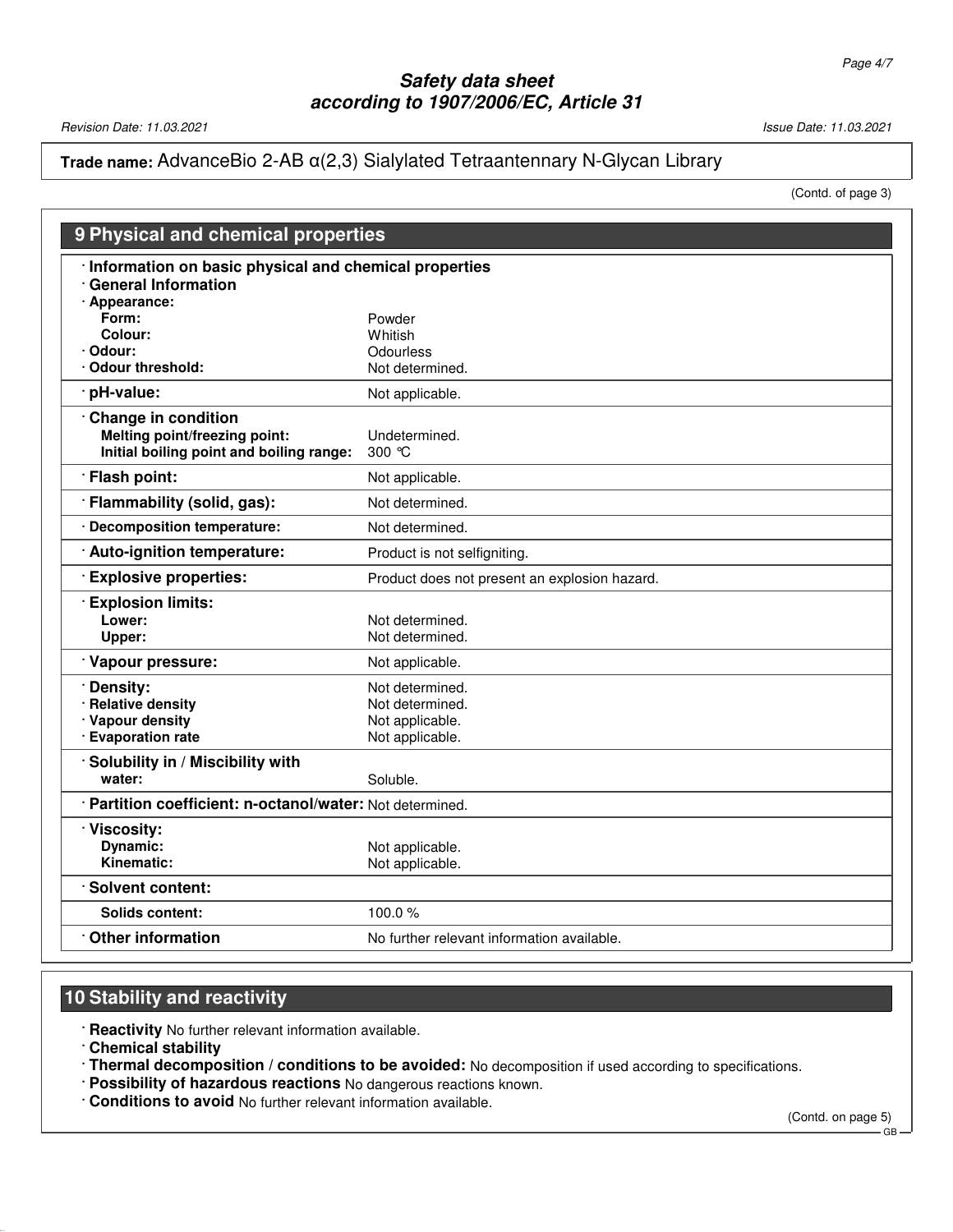Revision Date: 11.03.2021 Issue Date: 11.03.2021

**Trade name:** AdvanceBio 2-AB α(2,3) Sialylated Tetraantennary N-Glycan Library

· **Incompatible materials:** No further relevant information available.

(Contd. of page 4)

· **Hazardous decomposition products:** No dangerous decomposition products known.

#### **11 Toxicological information**

- · **Information on toxicological effects**
- · **Acute toxicity** Based on available data, the classification criteria are not met.
- · **Primary irritant effect:**
- · **Skin corrosion/irritation** Based on available data, the classification criteria are not met.
- · **Serious eye damage/irritation** Based on available data, the classification criteria are not met.
- · **Respiratory or skin sensitisation**
- May cause an allergic skin reaction.
- · **Additional toxicological information:**
- · **CMR effects (carcinogenity, mutagenicity and toxicity for reproduction)**
- · **Germ cell mutagenicity** Based on available data, the classification criteria are not met.
- · **Carcinogenicity** Based on available data, the classification criteria are not met.
- · **Reproductive toxicity** Based on available data, the classification criteria are not met.
- · **STOT-single exposure** Based on available data, the classification criteria are not met.
- · **STOT-repeated exposure** Based on available data, the classification criteria are not met.
- · **Aspiration hazard** Based on available data, the classification criteria are not met.

### **12 Ecological information**

- · **Toxicity**
- · **Aquatic toxicity:** No further relevant information available.
- · **Persistence and degradability** No further relevant information available.
- · **Behaviour in environmental systems:**
- · **Bioaccumulative potential** No further relevant information available.
- · **Mobility in soil** No further relevant information available.
- · **Additional ecological information:**
- · **General notes:**

Water hazard class 1 (German Regulation) (Self-assessment): slightly hazardous for water

Do not allow undiluted product or large quantities of it to reach ground water, water course or sewage system.

- · **Results of PBT and vPvB assessment**
- · **PBT:** Not applicable.
- · **vPvB:** Not applicable.
- · **Other adverse effects** No further relevant information available.

# **13 Disposal considerations**

- · **Waste treatment methods**
- · **Recommendation** Must not be disposed together with household garbage. Do not allow product to reach sewage system.
- · **Uncleaned packaging:**

52.0.1.1

· **Recommendation:** Disposal must be made according to official regulations.

(Contd. on page 6) GB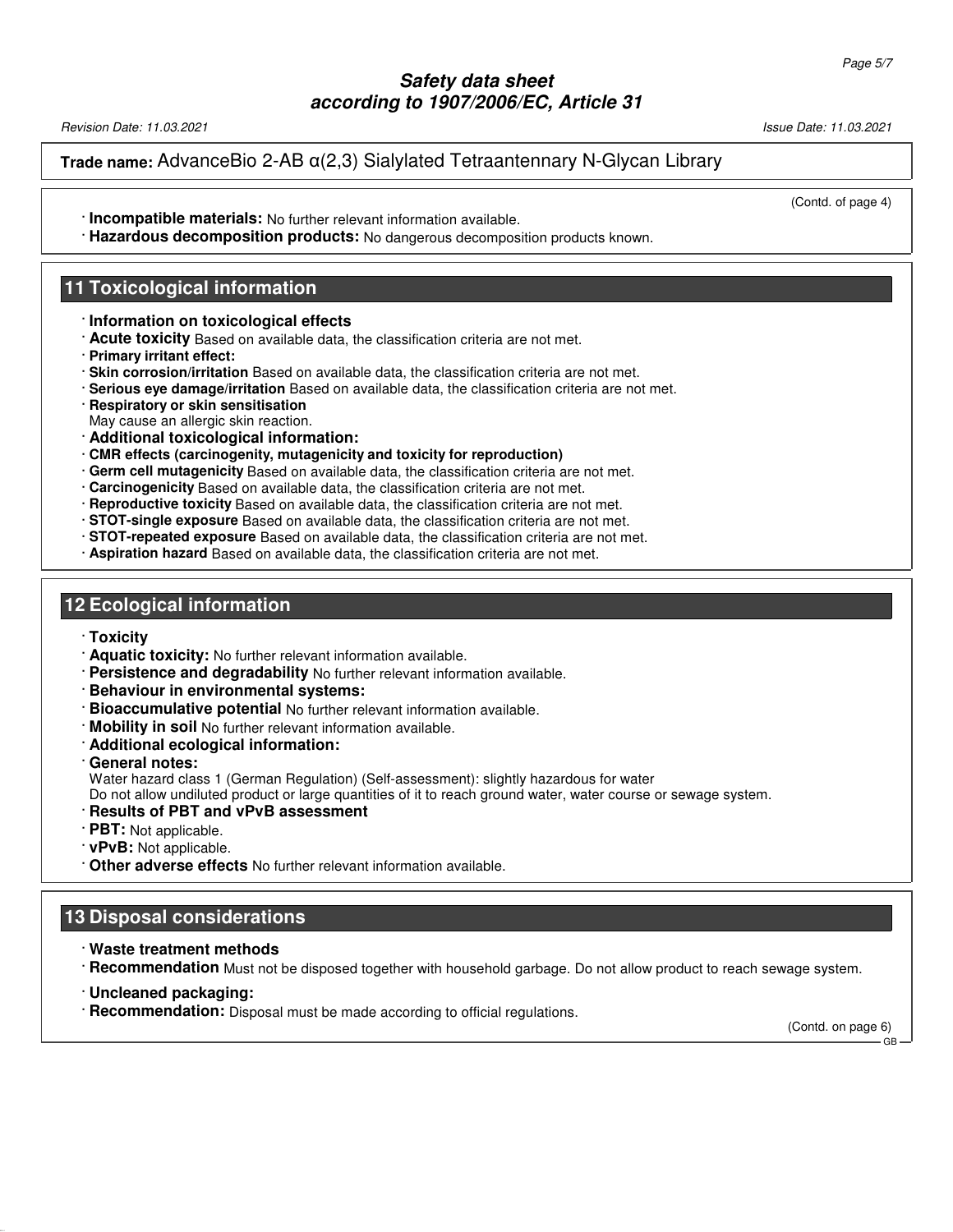Revision Date: 11.03.2021 Issue Date: 11.03.2021

(Contd. of page 5)

### **Trade name:** AdvanceBio 2-AB α(2,3) Sialylated Tetraantennary N-Glycan Library

· **Recommended cleansing agents:** Water, if necessary together with cleansing agents.

| <b>14 Transport information</b>                                         |                 |  |
|-------------------------------------------------------------------------|-----------------|--|
| Not Regulated, De minimis Quantities                                    |                 |  |
| · UN-Number<br>· ADR, IMDG, IATA                                        | not regulated   |  |
| · UN proper shipping name<br>· ADR, IMDG, IATA                          | not regulated   |  |
| Transport hazard class(es)                                              |                 |  |
| · ADR, ADN, IMDG, IATA<br>· Class                                       | not regulated   |  |
| · Packing group<br>· ADR, IMDG, IATA                                    | not regulated   |  |
| <b>Environmental hazards:</b>                                           | Not applicable. |  |
| · Special precautions for user                                          | Not applicable. |  |
| · Transport in bulk according to Annex II of Marpol and<br>the IBC Code | Not applicable. |  |
| · UN "Model Regulation":                                                | not regulated   |  |

### **15 Regulatory information**

· **Safety, health and environmental regulations/legislation specific for the substance or mixture**

· **Directive 2012/18/EU**

· **Named dangerous substances - ANNEX I** None of the ingredients is listed.

· **DIRECTIVE 2011/65/EU on the restriction of the use of certain hazardous substances in electrical and electronic equipment – Annex II**

None of the ingredients is listed.

· **Chemical safety assessment:** A Chemical Safety Assessment has not been carried out.

### **16 Other information**

The information contained in this document is based on Agilent's state of knowledge at the time of preparation. No warranty as to its accurateness, completeness or suitability for a particular purpose is expressed or implied.

#### · **Relevant phrases**

H302 Harmful if swallowed.

H315 Causes skin irritation.

H317 May cause an allergic skin reaction.

H319 Causes serious eye irritation.

H335 May cause respiratory irritation.

· **Contact:**

52.0.1.1

### · **Abbreviations and acronyms:**

Acute Tox. 4: Acute toxicity - oral – Category 4

(Contd. on page 7) GB